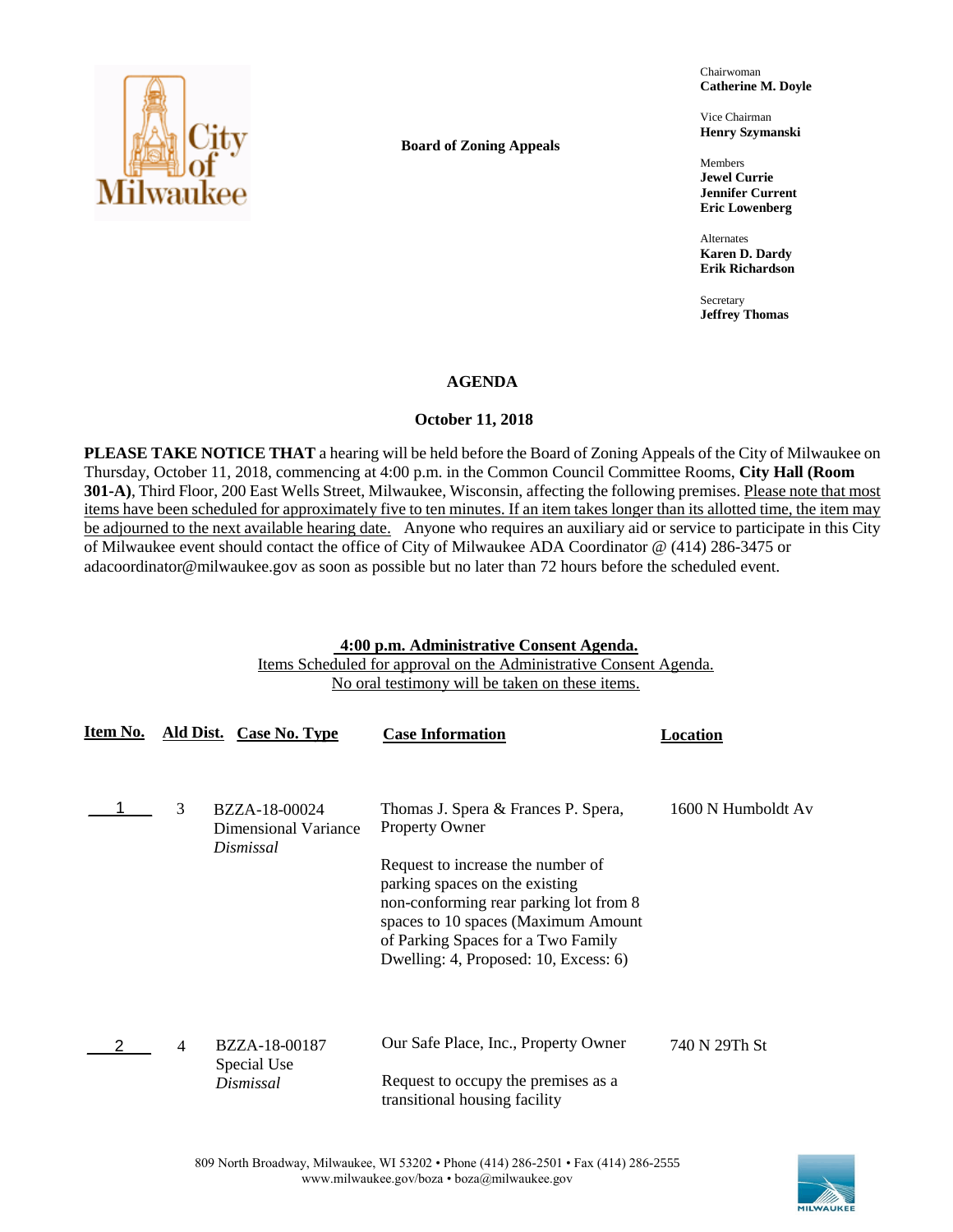| Board of Zoning Appeals, Hearing on Thursday, October 11, 2018                                                                                                                      |                |                                                    |                                                                                                                                                                                                                                                                                                  |                          |  |  |
|-------------------------------------------------------------------------------------------------------------------------------------------------------------------------------------|----------------|----------------------------------------------------|--------------------------------------------------------------------------------------------------------------------------------------------------------------------------------------------------------------------------------------------------------------------------------------------------|--------------------------|--|--|
|                                                                                                                                                                                     |                | Item No. Ald Dist. Case No. Type                   | <b>Case Information</b>                                                                                                                                                                                                                                                                          | Location                 |  |  |
| 4:00 p.m. Administrative Consent Agenda (continued)<br><u>Items Scheduled for approval on the Administrative Consent Agenda.</u><br>No oral testimony will be taken on these items. |                |                                                    |                                                                                                                                                                                                                                                                                                  |                          |  |  |
| 3                                                                                                                                                                                   | $\overline{4}$ | BZZA-18-00065<br>Dimensional Variance<br>Dismissal | PPH Properties I, LLC, Lessee<br>Request to occupy the premises as a<br>night club/tavern (permitted) that does<br>not meet the glazing requirements                                                                                                                                             | 730 N Old World Third St |  |  |
|                                                                                                                                                                                     |                |                                                    | 4:00 p.m. Consent Agenda.<br>Items Scheduled for approval on the Consent Agenda.<br>No oral testimony will be taken on these items.<br>If there are any eligations to these anamenals also angles them become to the Deam office in matters at Least Of Leona anten to the time of the beauties. |                          |  |  |

*If there are any objections to these approvals, please make them known to the Board office in writing at least 24 hours prior to the time of the hearing. If written objections to these approvals are received, the item will not be approved and will be held for a public hearing to allow additional testimony.*

|   | 13 | BZZA-18-00314<br>Special Use  | Guarding Your Angels, Inc.,<br><b>Property Owner</b><br>Request to continue occupying the<br>premises as a day care center for 32<br>children per shift infant - 3 years of age,<br>operating Monday - Friday 6:00<br>a.m. - 6:00 p.m.                                  | 3147 S 16Th St  |
|---|----|-------------------------------|-------------------------------------------------------------------------------------------------------------------------------------------------------------------------------------------------------------------------------------------------------------------------|-----------------|
| 5 | 15 | BZZA-18-00258<br>Use Variance | Educare Academy, LLC, Property<br>Owner<br>Request to occupy the premises as a day<br>care center for 19 children per shift<br>infant to 12 years of age, operating<br>Monday - Friday $6:00$ a.m. to $11:00$ p.m.<br>and Saturday - Sunday $6:00$ a.m. $-7:00$<br>p.m. | 3904 W Vliet St |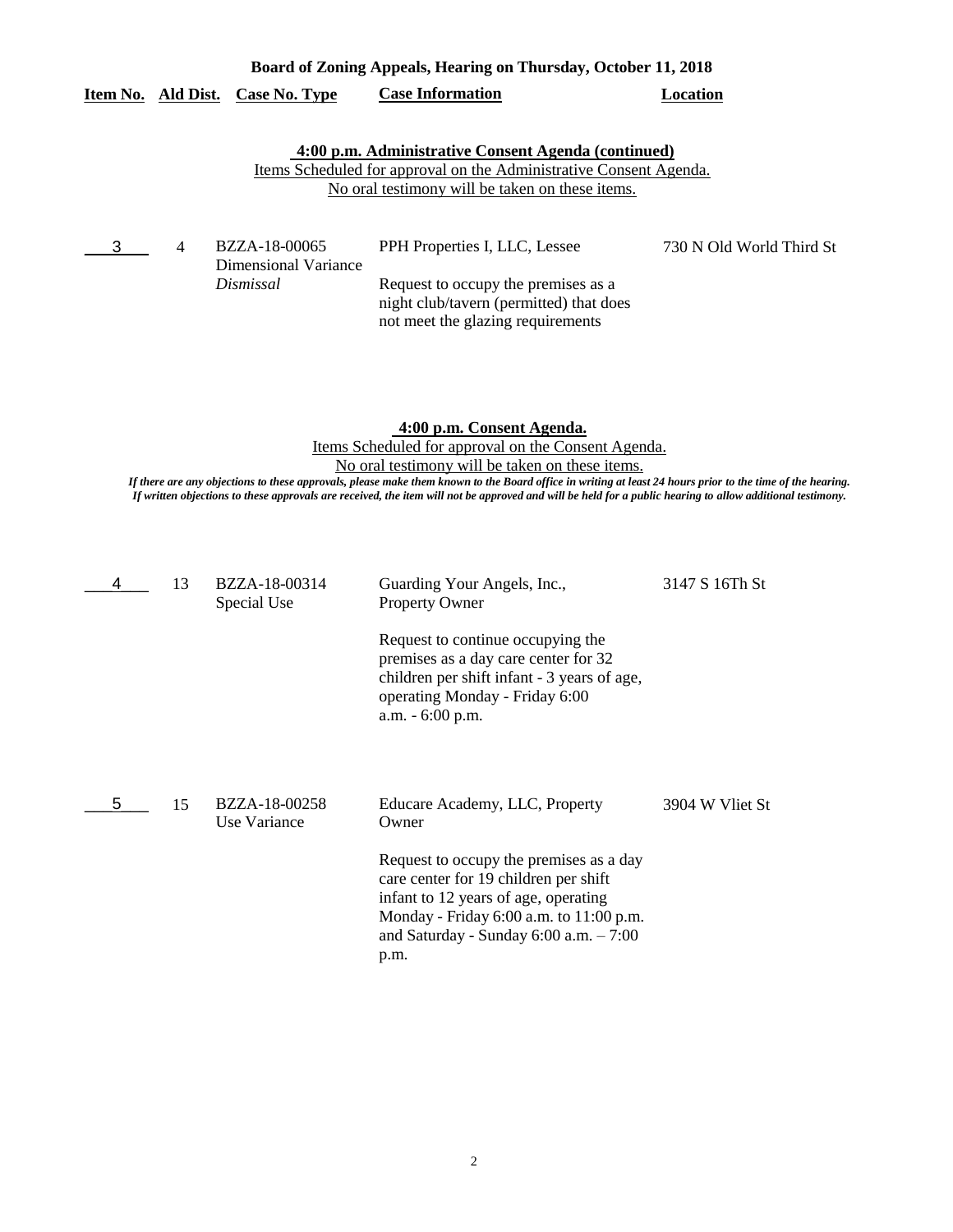| Board of Zoning Appeals, Hearing on Thursday, October 11, 2018 |                |                                              |                                                                                                                                                                                                                                                                                                                                                                                                                                                                          |                                                    |
|----------------------------------------------------------------|----------------|----------------------------------------------|--------------------------------------------------------------------------------------------------------------------------------------------------------------------------------------------------------------------------------------------------------------------------------------------------------------------------------------------------------------------------------------------------------------------------------------------------------------------------|----------------------------------------------------|
| Item No. Ald Dist.                                             |                | <b>Case No. Type</b>                         | <b>Case Information</b>                                                                                                                                                                                                                                                                                                                                                                                                                                                  | <b>Location</b>                                    |
|                                                                |                |                                              | 4:00 p.m. Consent Agenda (continued)<br>Items Scheduled for approval on the Consent Agenda.<br>No oral testimony will be taken on these items.<br>If there are any objections to these approvals, please make them known to the Board office in writing at least 24 hours prior to the time of the hearing.<br>If written objections to these approvals are received, the item will not be approved and will be held for a public hearing to allow additional testimony. |                                                    |
| 6                                                              | 1              | BZZA-18-00271<br>Special Use                 | Community Tire Services, LLC,<br><b>Property Owner</b>                                                                                                                                                                                                                                                                                                                                                                                                                   | 2335 W Atkinson Av                                 |
|                                                                |                |                                              | Request to continue occupying the<br>premises as a motor vehicle repair<br>facility and hand car wash                                                                                                                                                                                                                                                                                                                                                                    |                                                    |
|                                                                | $\overline{2}$ | BZZA-18-00331<br>Special Use                 | Hideaway Tavern, LLC, Property<br>Owner                                                                                                                                                                                                                                                                                                                                                                                                                                  | 9000 W Kaul Av                                     |
|                                                                |                |                                              | Request to add a beer garden and<br>continue occupying the premises as a<br>tavern (existing non-conforming)                                                                                                                                                                                                                                                                                                                                                             |                                                    |
| 8                                                              | 3              | BZZA-18-00337<br><b>Dimensional Variance</b> | North Shore Bank, Property Owner<br>Request to construct an addition to the<br>existing building that does not meet the<br>required height, build- to line setback,<br>ground floor build-to, and occupy the<br>premises as a bank (permitted)                                                                                                                                                                                                                           | 510 E Pleasant St aka<br>$510 - 516$ E Pleasant St |
| 9                                                              | $\overline{4}$ | BZZA-18-00321<br>Special Use                 | Ben Endres, Lessee<br>Request to occupy a portion of the<br>premises as a general office                                                                                                                                                                                                                                                                                                                                                                                 | 1219 N Cass St                                     |
| 10                                                             | 4              | BZZA-18-00322<br>Special Use                 | Curro, Rankin, & Williams, Inc., Lessee<br>Request to occupy a portion of the<br>premises as a general office                                                                                                                                                                                                                                                                                                                                                            | 1219 N Cass St                                     |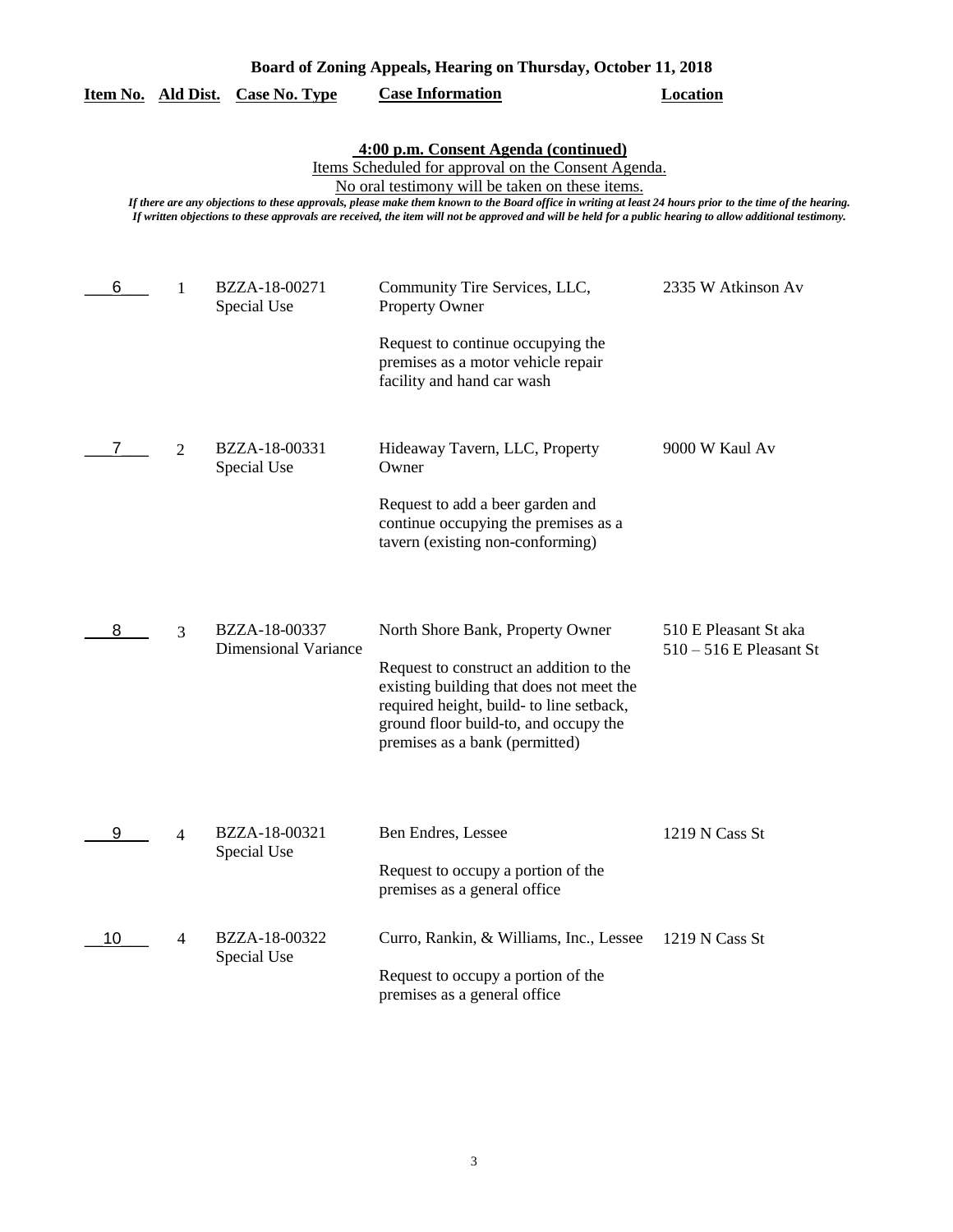| Board of Zoning Appeals, Hearing on Thursday, October 11, 2018 |                |                                              |                                                                                                                                                                                                                                                                                                                                                                                                                                                                          |                       |  |
|----------------------------------------------------------------|----------------|----------------------------------------------|--------------------------------------------------------------------------------------------------------------------------------------------------------------------------------------------------------------------------------------------------------------------------------------------------------------------------------------------------------------------------------------------------------------------------------------------------------------------------|-----------------------|--|
| Item No. Ald Dist.                                             |                | <b>Case No. Type</b>                         | <b>Case Information</b>                                                                                                                                                                                                                                                                                                                                                                                                                                                  | <b>Location</b>       |  |
|                                                                |                |                                              | 4:00 p.m. Consent Agenda (continued)<br>Items Scheduled for approval on the Consent Agenda.<br>No oral testimony will be taken on these items.<br>If there are any objections to these approvals, please make them known to the Board office in writing at least 24 hours prior to the time of the hearing.<br>If written objections to these approvals are received, the item will not be approved and will be held for a public hearing to allow additional testimony. |                       |  |
| 11                                                             | 4              | BZZA-18-00320<br>Special Use                 | Eastlake Counseling/Consulting Inc.,<br>Lessee                                                                                                                                                                                                                                                                                                                                                                                                                           | 1219 N Cass St        |  |
|                                                                |                |                                              | Request to occupy a portion of the<br>premises as a general office                                                                                                                                                                                                                                                                                                                                                                                                       |                       |  |
| 12                                                             | $\overline{4}$ | BZZA-18-00329<br>Special Use                 | Pfister, LLC, Property Owner<br>Request to allow 3 wall signs that are not<br>attached to a flat, opaque wall surface                                                                                                                                                                                                                                                                                                                                                    | 424 E Wisconsin Av    |  |
| 13                                                             | 7              | BZZA-18-00312<br>Special Use                 | Ruby's Precious Little Angels Learning<br>Academy, LLC, Property Owner<br>Request to increase the ages of children<br>from infant - 10 years to infant - 12 years<br>of age, and continue occupying the<br>premises as a day care center for 30<br>children operating Monday - Friday 6:00<br>a.m. - 11:30 p.m.                                                                                                                                                          | 4335 W Fond Du Lac Av |  |
| 14                                                             | 10             | BZZA-18-00311<br>Special Use                 | 414 Kustoms, LLC, Lessee<br>Request to continue occupying the<br>premises as a light motor vehicle body<br>shop (this is a new operator)                                                                                                                                                                                                                                                                                                                                 | 7202 W Appleton Av    |  |
| 15                                                             | 12             | BZZA-18-00330<br><b>Dimensional Variance</b> | United Community Center, Inc.,<br><b>Property Owner</b><br>Request to allow a freestanding sign that<br>exceeds the maximum allowed display<br>area and maximum allowed height                                                                                                                                                                                                                                                                                           | 1038 S 6Th St         |  |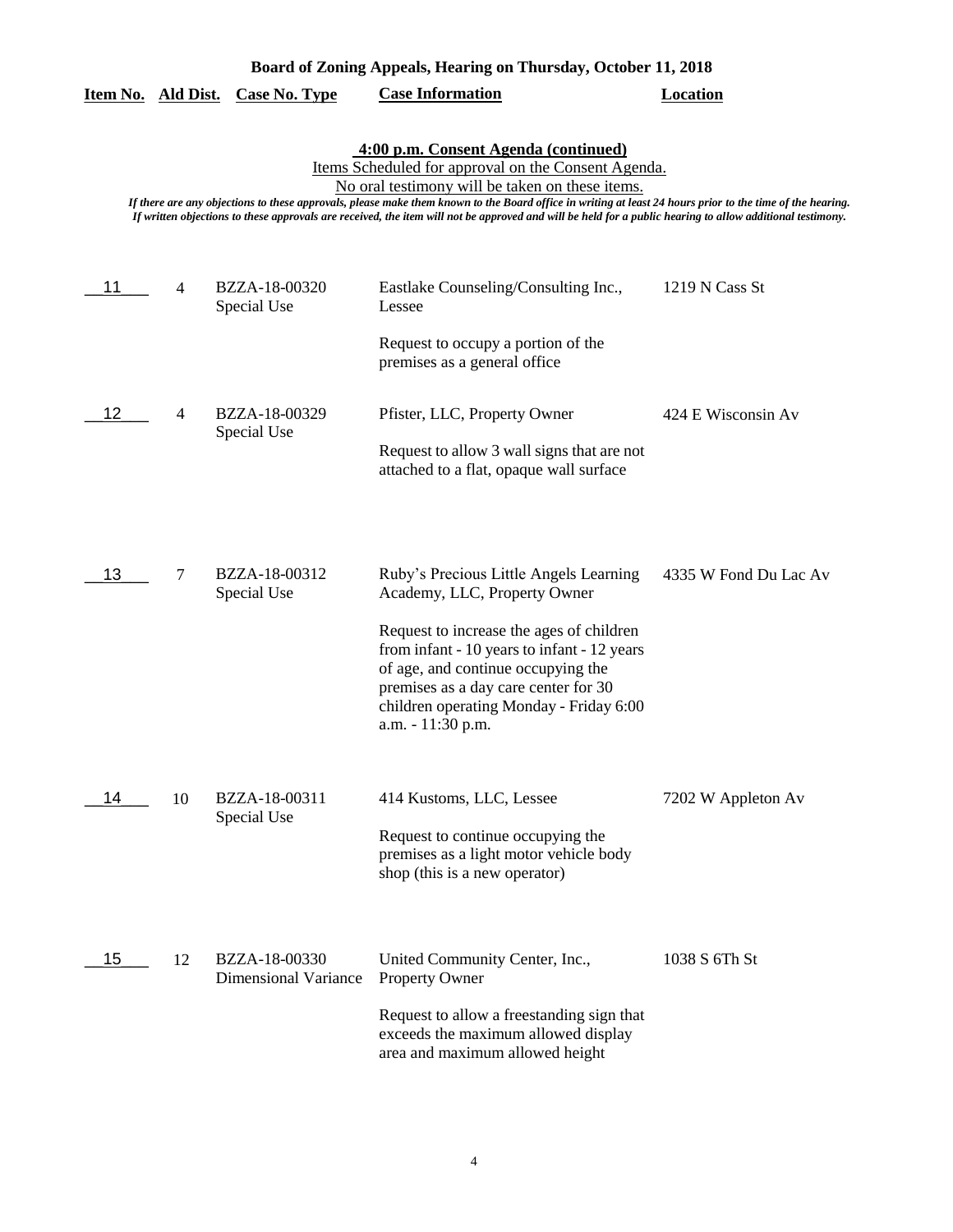# **Board of Zoning Appeals, Hearing on Thursday, October 11, 2018**

# **Item No. Ald Dist. Case No. Type Case Information Location**

#### **4:15 p.m. Administrative Review.**

### Items Scheduled for consideration and action by the Board in Administrative Review. No oral testimony will be taken on these items.

| $-16$ | BZZA-18-00095<br>Special Use | Devoted Hearts, LLC, Property Owner                                                         | 4238 N 19Th Pl |
|-------|------------------------------|---------------------------------------------------------------------------------------------|----------------|
|       |                              | Request to occupy the premises as a<br>small group shelter care facility for 6<br>occupants |                |

## **4:30 p.m. Public Hearings.**

Please note that each item scheduled for a public hearing has been scheduled for approximately five to ten minutes. If an item takes longer than its allotted time, the item may be adjourned to the next available hearing date.

| 17 | 13 | BZZA-18-00306<br><b>Dimensional Variance</b> | Dean Schumacher, Property Owner                                                                                                                       | 5377 S 8Th St    |
|----|----|----------------------------------------------|-------------------------------------------------------------------------------------------------------------------------------------------------------|------------------|
|    |    |                                              | Request to allow an addition to the<br>existing garage that exceeds the<br>maximum allowed overall height, and<br>the maximum allowed sidewall height |                  |
| 18 | 13 | BZZA-18-00300<br><b>Dimensional Variance</b> | Ascension Health, Property Owner                                                                                                                      | 3237 S 16Th St   |
|    |    |                                              | Request to allow 3 freestanding signs on<br>the premises that exceeds the maximum<br>allowed amount                                                   |                  |
| 19 | 13 | BZZA-18-00309<br><b>Dimensional Variance</b> | Silver Lining Health Center LLC, dba<br>Travelodge Milwaukee, Property Owner                                                                          | 1716 W Layton Av |
|    |    |                                              | Request to erect a freestanding sign that<br>exceeds the maximum allowed display<br>area and maximum allowed height                                   |                  |
| 20 | 14 | BZZA-18-00278<br>Special Use                 | Buena Vista Hall, LLC, Lessee<br>Request to continue occupying a portion<br>of the premises as an assembly hall                                       | 3000 S 13Th St   |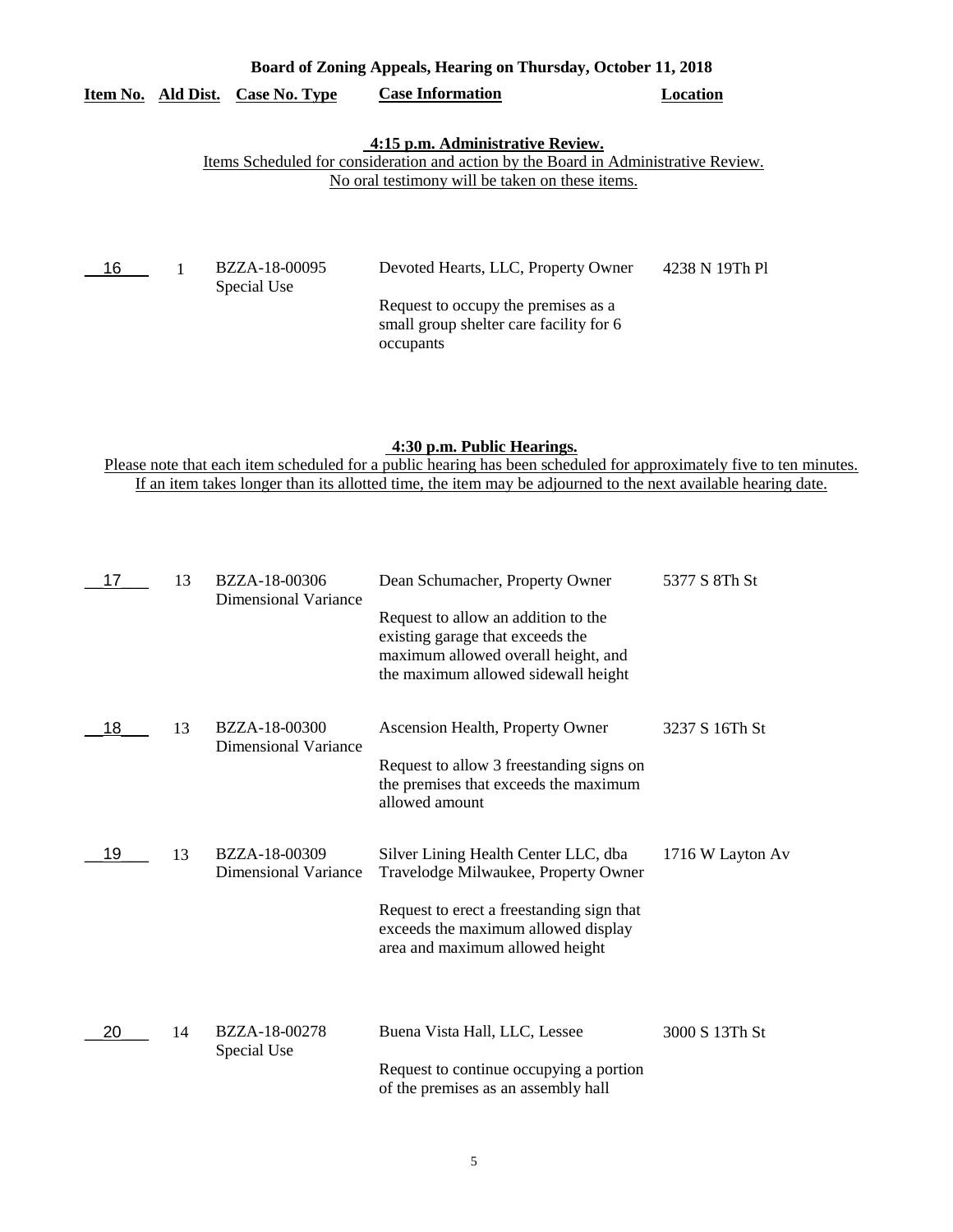| Board of Zoning Appeals, Hearing on Thursday, October 11, 2018 |                                                                                                                                                                                                                                                                               |                                                        |                                                                                                                                                                                                                                                                    |                     |  |  |  |
|----------------------------------------------------------------|-------------------------------------------------------------------------------------------------------------------------------------------------------------------------------------------------------------------------------------------------------------------------------|--------------------------------------------------------|--------------------------------------------------------------------------------------------------------------------------------------------------------------------------------------------------------------------------------------------------------------------|---------------------|--|--|--|
| Item No. Ald Dist.                                             |                                                                                                                                                                                                                                                                               | <b>Case No. Type</b>                                   | <b>Case Information</b>                                                                                                                                                                                                                                            | <b>Location</b>     |  |  |  |
|                                                                | 4:30 p.m. Public Hearings (continued)<br>Please note that each item scheduled for a public hearing has been scheduled for approximately five to ten minutes.<br>If an item takes longer than its allotted time, the item may be adjourned to the next available hearing date. |                                                        |                                                                                                                                                                                                                                                                    |                     |  |  |  |
| 21                                                             | 14                                                                                                                                                                                                                                                                            | BZZA-18-00310<br>Special Use                           | Bust-N-Stuff, LLC, Lessee<br>Request to occupy a portion of the<br>premises as an indoor recreation facility                                                                                                                                                       | 2018 S 1St St 135   |  |  |  |
| 22                                                             | 14                                                                                                                                                                                                                                                                            | BZZA-18-00268<br>Dimensional Variance,<br>Use Variance | John Pierre Minchillo, Property Owner<br>Request to convert the existing four unit<br>multi-family dwelling to a five unit<br>multi-family dwelling that does not meet<br>the minimum required lot area per<br>dwelling unit                                       | 2436 S Wentworth Av |  |  |  |
| 23                                                             | 15                                                                                                                                                                                                                                                                            | BZZA-18-00342<br><b>Use Variance</b>                   | Scott Crawford, Inc., Prospective Buyer<br>Request to occupy the premises as a<br>multi-family dwelling                                                                                                                                                            | 2748 N 32Nd St      |  |  |  |
|                                                                |                                                                                                                                                                                                                                                                               |                                                        | 5:30 p.m. Public Hearings.<br>Please note that each item scheduled for a public hearing has been scheduled for approximately five to ten minutes.<br>If an item takes longer than its allotted time, the item may be adjourned to the next available hearing date. |                     |  |  |  |
| 24                                                             | 15                                                                                                                                                                                                                                                                            | BZZA-18-00252<br>Special Use                           | Not to Worry, LLC, Property Owner<br>Request to add a light motor vehicle<br>sales facility to an existing<br>Board-approved light motor vehicle<br>repair facility (this is a new operator)                                                                       | 2246 N 44Th St      |  |  |  |
| 25                                                             | 15                                                                                                                                                                                                                                                                            | BZZA-18-00288<br>Special Use                           | Unique Auto Detailing and Glass,<br>Lessee<br>Request to occupy the premises as a light<br>motor vehicle repair facility and hand<br>car wash (this is a new operator)                                                                                             | 3535 W State St     |  |  |  |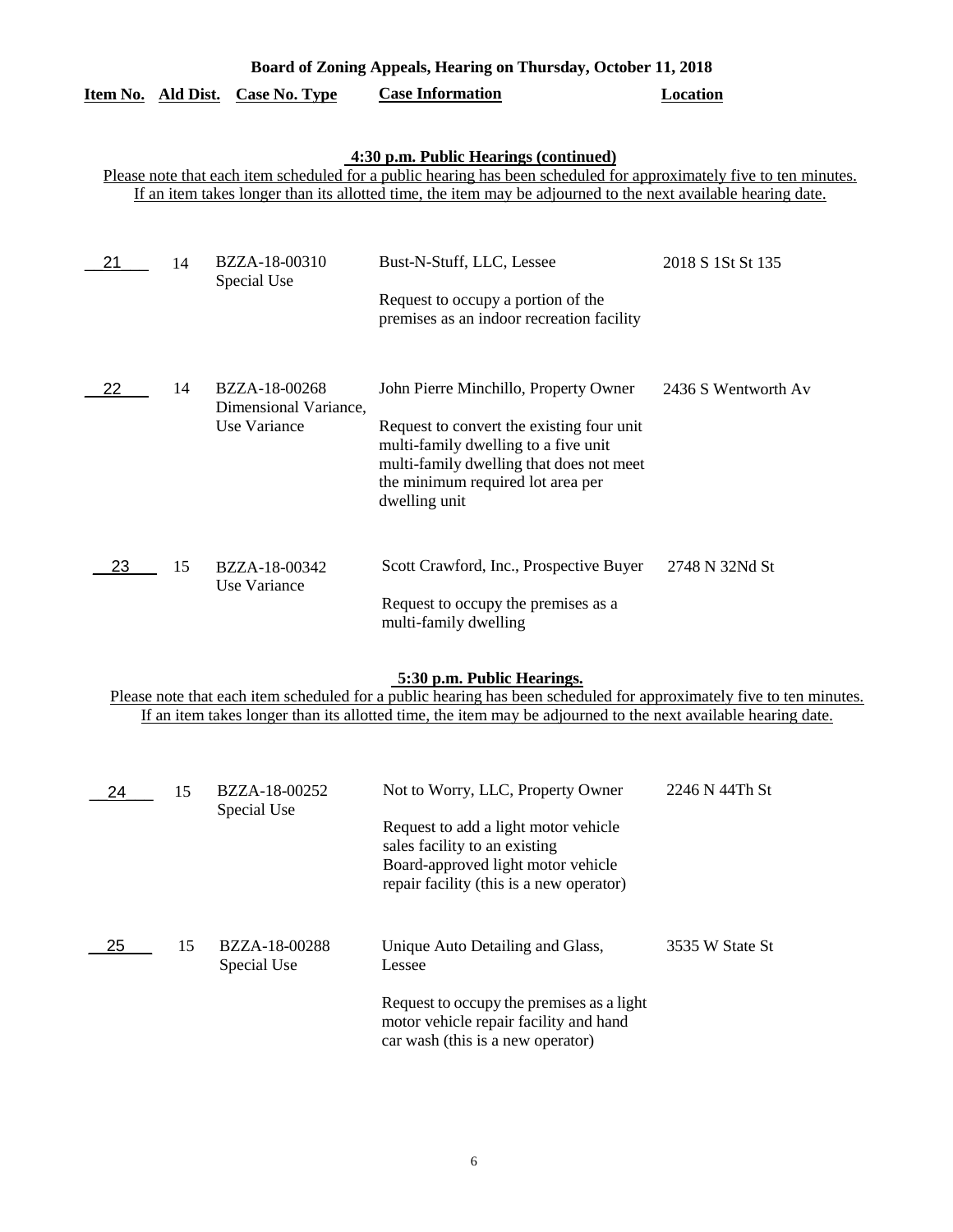| Board of Zoning Appeals, Hearing on Thursday, October 11, 2018 |           |                                              |                                                                                                                                                                                                                                                                               |                         |
|----------------------------------------------------------------|-----------|----------------------------------------------|-------------------------------------------------------------------------------------------------------------------------------------------------------------------------------------------------------------------------------------------------------------------------------|-------------------------|
| <u>Item No.</u>                                                | Ald Dist. | <b>Case No. Type</b>                         | <b>Case Information</b>                                                                                                                                                                                                                                                       | <b>Location</b>         |
|                                                                |           |                                              | 5:30 p.m. Public Hearings (continued)<br>Please note that each item scheduled for a public hearing has been scheduled for approximately five to ten minutes.<br>If an item takes longer than its allotted time, the item may be adjourned to the next available hearing date. |                         |
| 26                                                             | 1         | BZZA-18-00290<br>Special Use                 | Essential Services, LLC, Prospective<br><b>Buyer</b>                                                                                                                                                                                                                          | 7500 N Teutonia Av      |
|                                                                |           |                                              | Request to occupy the premises as a<br>recycling collection facility                                                                                                                                                                                                          |                         |
| 27                                                             | 1         | BZZA-18-00327<br>Special Use                 | Sullivan's Services Auto Repair Shop,<br>Property Owner                                                                                                                                                                                                                       | 3606 W Silver Spring Dr |
|                                                                |           |                                              | Request to add a motor vehicle filling<br>station with a convenience store to an<br>existing (non-conforming) motor vehicle<br>repair facility                                                                                                                                |                         |
| 28                                                             | 1         | BZZA-18-00066<br>Special Use                 | BJ's Auto Care, Lessee                                                                                                                                                                                                                                                        | 2610 W Hampton Av       |
|                                                                |           |                                              | Request to occupy the premises as a light<br>motor vehicle repair and sales facility                                                                                                                                                                                          |                         |
| 29                                                             | 2         | BZZA-18-00293<br>Special Use                 | Midwest Engine Auto Sales & Services,<br>LLC, Lessee                                                                                                                                                                                                                          | 8521 W Kaul Av          |
|                                                                |           |                                              | Request to continue occupying a portion<br>of the premises as a light motor vehicle<br>sales facility, repair facility, and an<br>indoor salvage operation (permitted)                                                                                                        |                         |
| 30                                                             | 2         | BZZA-18-00345<br><b>Dimensional Variance</b> | Forman Mills, Lessee                                                                                                                                                                                                                                                          | 4061 N 54Th St          |
|                                                                |           |                                              | Request to allow 3 wall signs that exceed<br>the maximum allowed display area per<br>façade segment                                                                                                                                                                           |                         |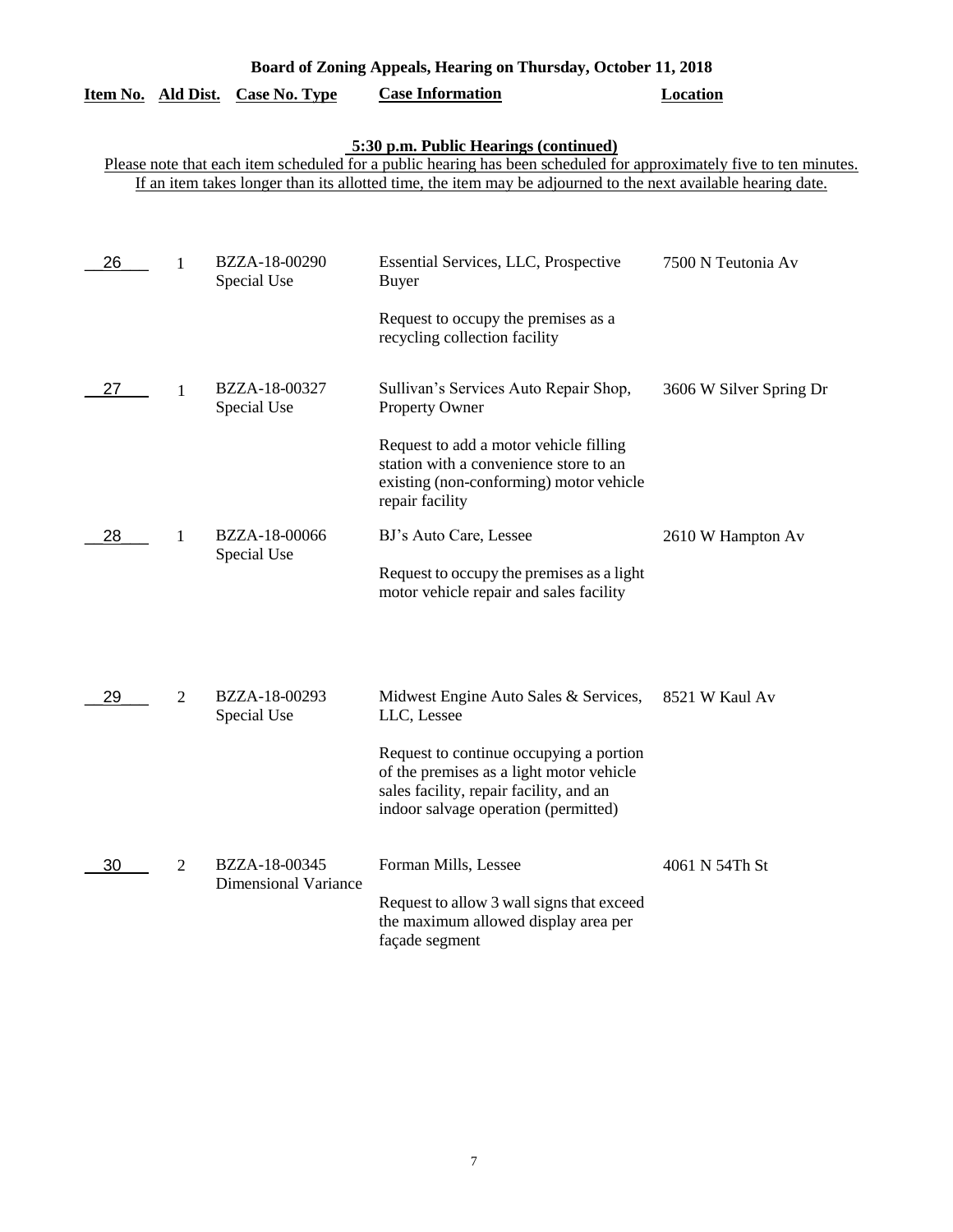|    |                | <u>Item No. Ald Dist. Case No. Type</u> | <b>Case Information</b>                                                                                                                                                                                                                                                       | <b>Location</b>                             |
|----|----------------|-----------------------------------------|-------------------------------------------------------------------------------------------------------------------------------------------------------------------------------------------------------------------------------------------------------------------------------|---------------------------------------------|
|    |                |                                         | 5:30 p.m. Public Hearings (continued)<br>Please note that each item scheduled for a public hearing has been scheduled for approximately five to ten minutes.<br>If an item takes longer than its allotted time, the item may be adjourned to the next available hearing date. |                                             |
| 31 | 3              | BZZA-18-00245<br>Special Use            | Our Space, Inc., Lessee<br>Request to occupy the premises as a<br>transitional living facility for 5<br>occupants                                                                                                                                                             | 1624 N Van Buren St                         |
|    |                |                                         | 6:30 p.m. Public Hearings.<br>Please note that each item scheduled for a public hearing has been scheduled for approximately five to ten minutes.<br>If an item takes longer than its allotted time, the item may be adjourned to the next available hearing date.            |                                             |
| 32 | $\overline{4}$ | BZZA-18-00323<br>Use Variance           | Mayfield Properties, Property Owner<br>Request to occupy the premises as a<br>multi-family dwelling                                                                                                                                                                           | 1035 N 23Rd St aka<br>1021 - 1035 N 23Rd St |
| 33 | $\overline{4}$ | BZZA-18-00302<br>Special Use            | MacPyles Corporation, Other<br>Request to continue occupying the<br>premises as a fast-food/carry-out<br>restaurant with a drive-through                                                                                                                                      | 1220 N 35Th St                              |
| 34 | 5              | BZZA-18-00332<br>Special Use            | Takason Motors, Inc., Property Owner<br>Request to continue occupying the<br>premises as a motor vehicle sales facility<br>(this is a new operator)                                                                                                                           | 8144 W Appleton Av                          |
| 35 | 5              | BZZA-18-00251<br>Special Use            | Kasey's Fun-Land Childcare, Lessee<br>Request to occupy a portion of the<br>premises as a day care center for 33<br>children per shift infant to 12 years of<br>age, operating Monday - Saturday 6:00<br>a.m. to midnight                                                     | 7982 W Appleton Av                          |

**Board of Zoning Appeals, Hearing on Thursday, October 11, 2018**